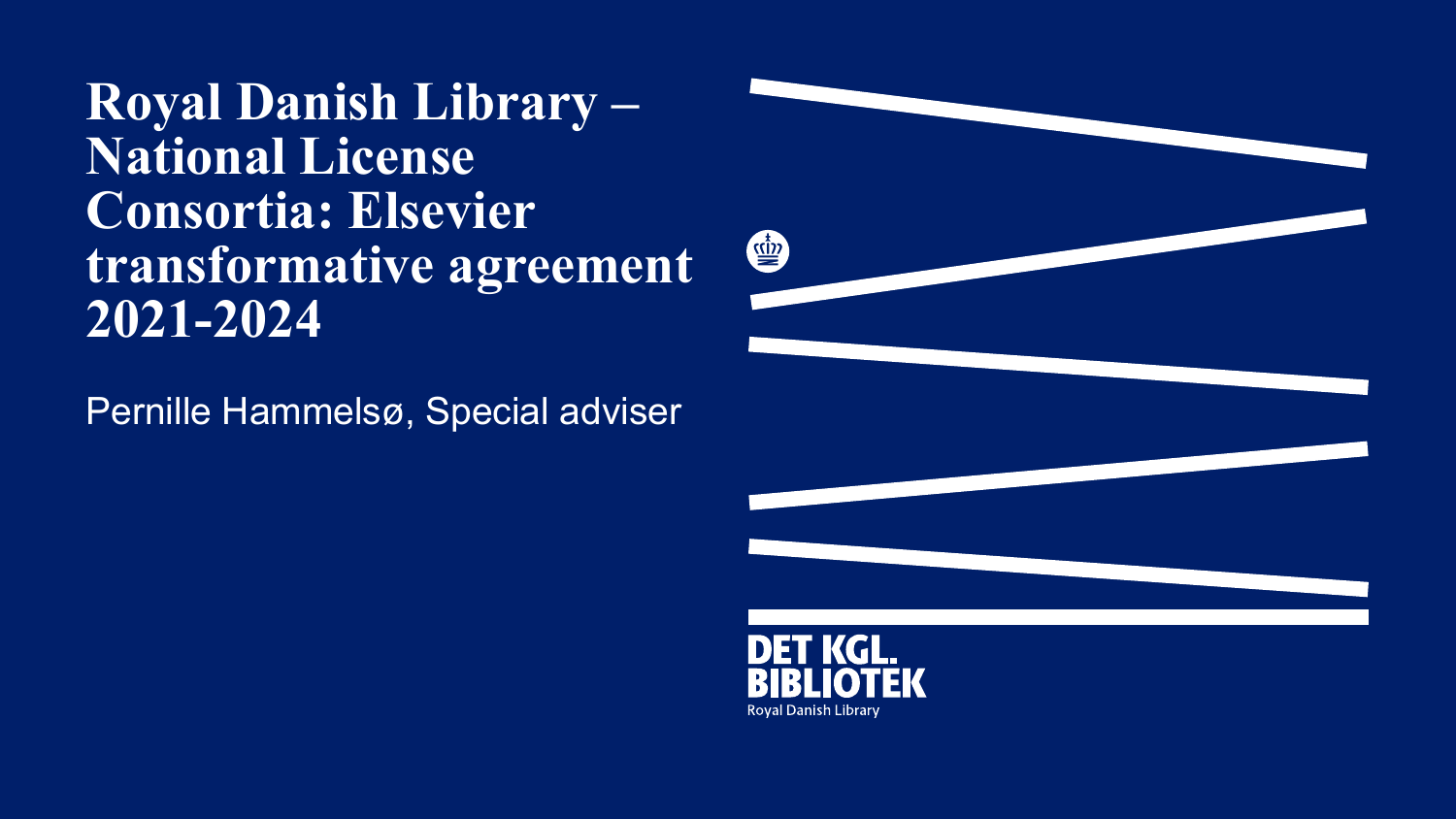# **Background**

- New governance structure in the consortium
- Clear united mandate from Universities Denmark
	- Direct line to the Director of Universities Denmark and Rector of the University of Copenhagen
- The institutions spoke with ONE voice
- Extensive data collection and analysis ahead of first meeting

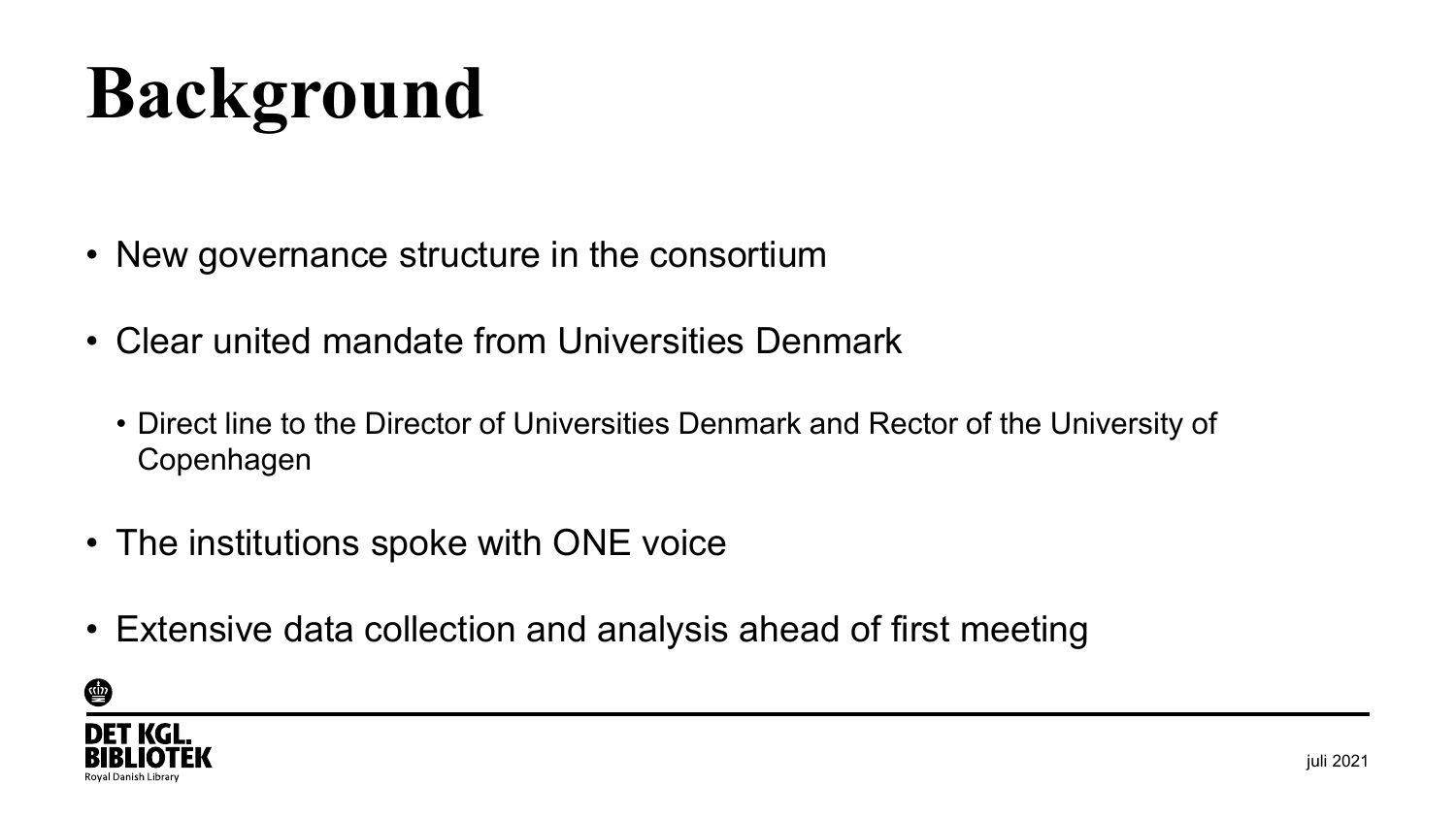# **Negotiators**

- Negotiation period: Early October till Christmas
- Core group from Royal Danish Library:
	- Kira Stine Hansen (deputy director), Niels Stern (head of licensing dept) and Pernille Hammelsø (special adviser)
	- Ad hoc: Jesper Olesen (Director, University of Copenhagen) and Henrik Wegener (Rector, University of Copenhagen)
- Core group from Elsevier:
	- Jason Roof (regional Sales director) Mervyn Bregonje (account manager)
	- Ad hoc: Gemme Hersh (VP Open Science), and eventually CEO Kumzal Bayazit



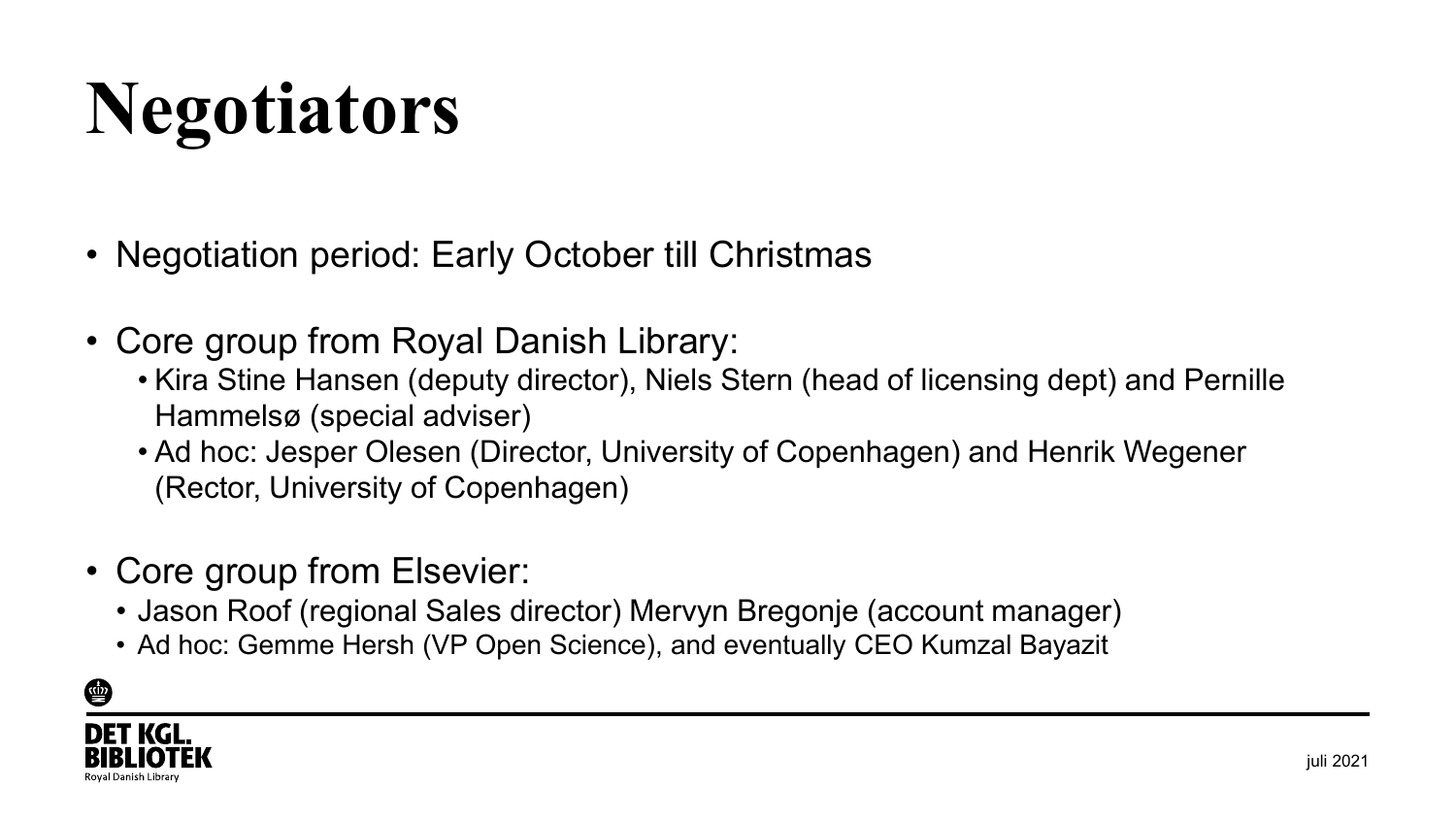#### **Mandate**

Clear mandate from Danish Universities:

- Immediate Access to papers authored by researchers at Danish Institutions on the agreement at no extra cost
- No price increase on journals

Ready to leave the negotations if need be

• And to cut off access if we had not agreed on principles before 1st of January

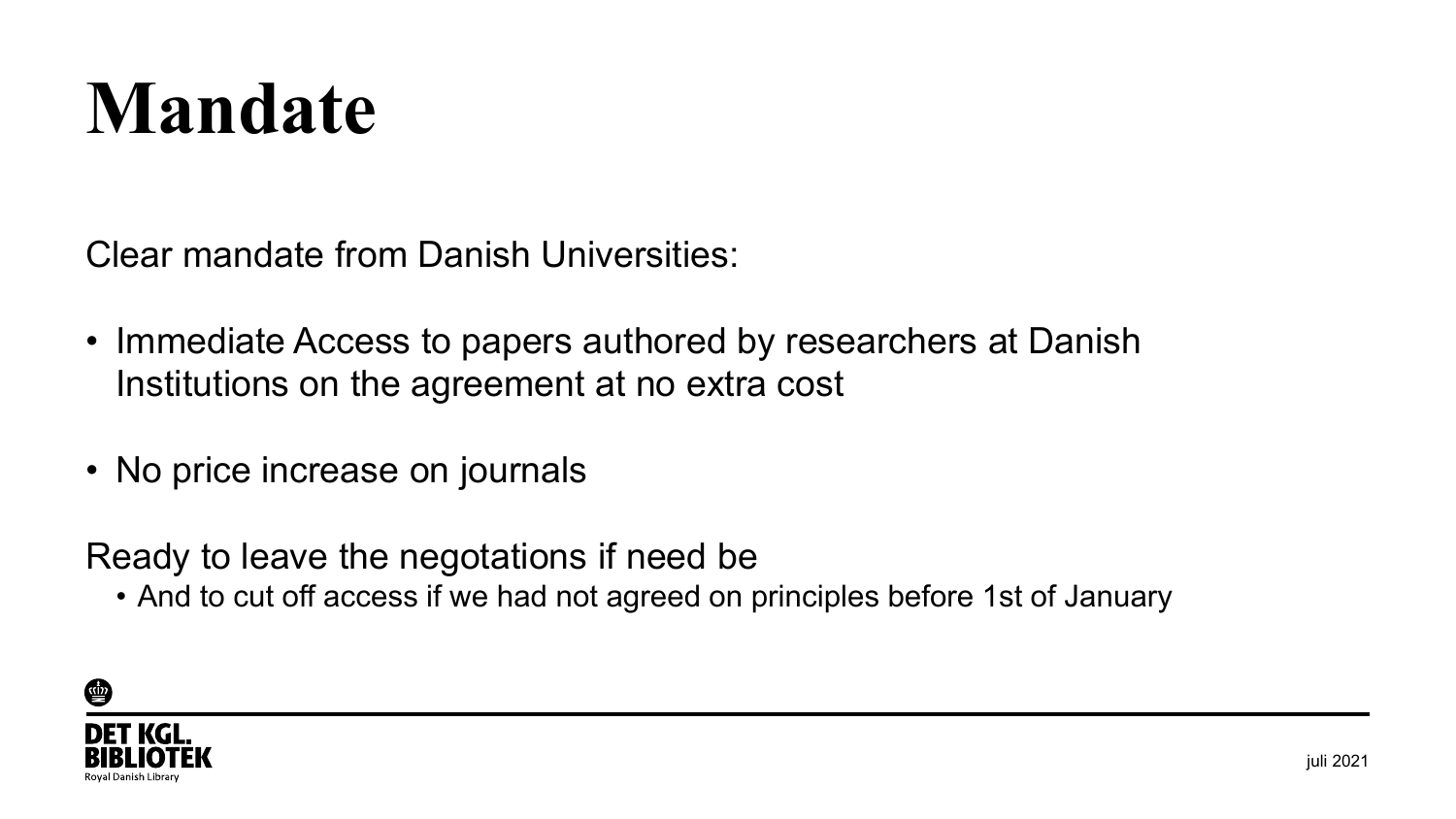## **The Deal**

- No price increase on journals 2021-2024
- For Databases: inflation neutral increase of 1,12% 2021-2024
- Alignment of Clinical Key for all institutions: 1,12% increase
- Cap free, and free of charge OA publications in hybrid titles subscribed to by the institutions:
	- And ALL institutions can publish in current titles, as long as one institution has a subs
	- CC-BY license by default